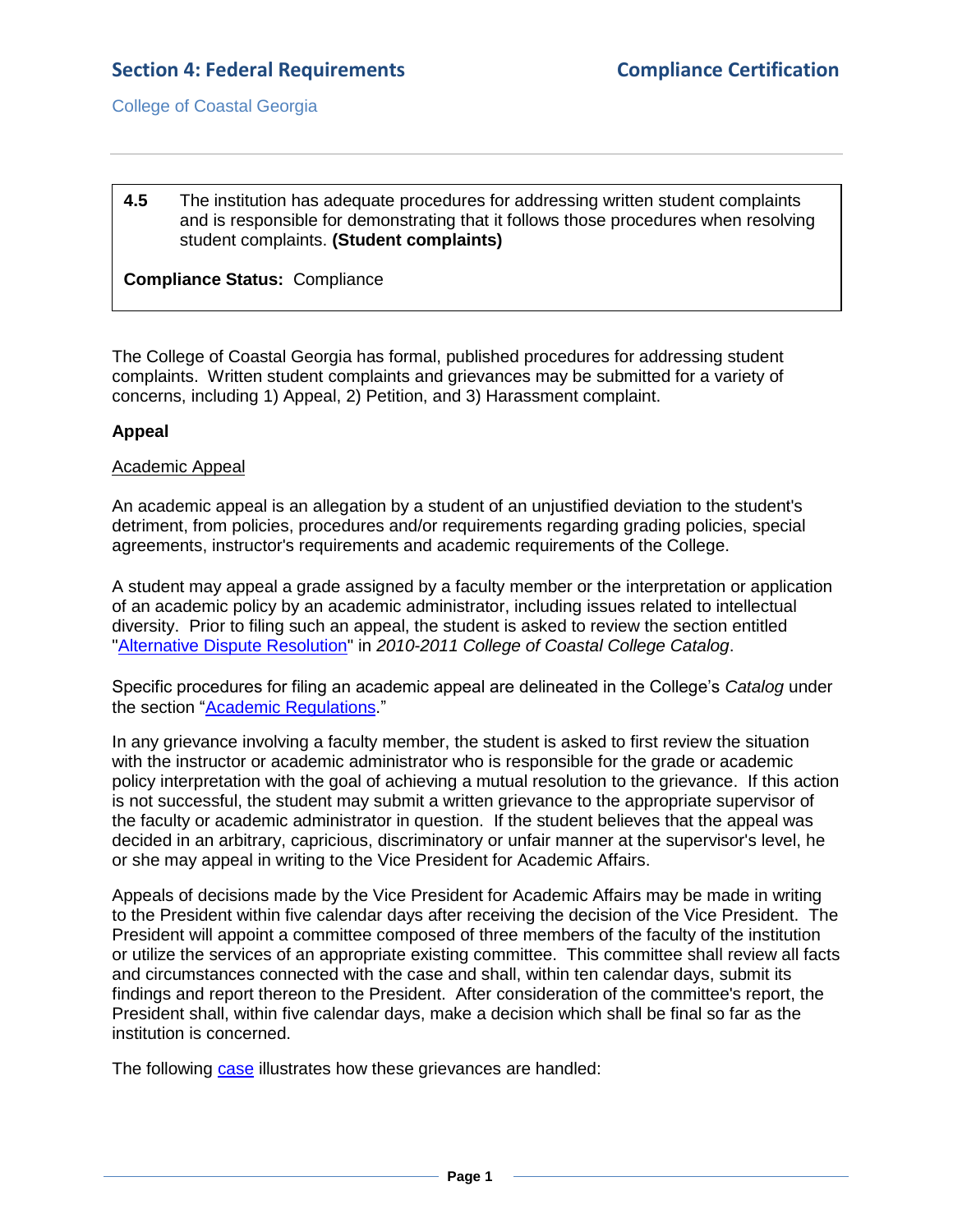## College of Coastal Georgia

- *On July 23, 2010, a student appealed the grade she received in a course titled, "Certification Fundamentals" (RADT 2003), which resulted in her dismissal from the Radiologic Science Program.*
- *The appeal was denied on August 11, 2010 by the Dean of Nursing and Health Sciences.*
- *On August 16, 2010, the student exercised her right under the Student Academic Appeal Policy to seek further review of her request by the Vice President for Academic Affairs.*
- *On August 18, 2010, the Vice President for Academic Affairs also denied the student's appeal of her dismissal from the Radiologic Science Program.*
- *Two days later, on August 20, 2010, the student sought relief under the Student Academic Appeal Policy from the President of the College. Based upon this request, a committee was convened to hear the appeal and submit its findings and report thereon to the President.*
- *On August 31, 2010, a hearing was held to review all of the facts and circumstances connected with the student's dismissal from the Radiologic Science Program.*
- *On September 7, 2010, the recommendation of the committee was submitted to the President of the College. The committee unanimously recommended the student's dismissal from the Radiologic Science Program be sustained.*
- *On September 10, 2010, the President of the College issued a final decision in the matter, sustaining the student's dismissal from the Radiologic Science Program.*

#### Non-Academic Appeal

There are often instances when a student has a non-academic grievance, complaint, appeal, or issue with another student, a faculty member, or a staff member. In such instances, students are encouraged to follow a series of steps. Documentation of the [general process](StudentHandbook.pdf#page=16) may be found in the *2010-2011 College of Coastal Georgia Student Handbook.*

In a situation where the matter involves a fellow student, students are encouraged to meet with the Vice President for Student Affairs. The Vice President or his/her designee will investigate the situation and assist the students involved in resolving the problem or grievance in a collaborative manner. In a situation where the matter involves a faculty or staff member, students are encouraged to meet one-on-one with the person with whom they have a complaint or issue in order to discuss the issue openly. If this does not resolve the situation, students should meet with the immediate supervisor or supervisors of the College personnel with whom they have the complaint or grievance. If the situation still is not resolved, students are encouraged to meet with the senior administrator in the employee's chain of command.

If this informal process does not resolve the issue, students are encouraged to consider using the Alternative Dispute Resolution (ADR) Program. The **ADR** program is fully explained in the *2010-2011 College of Coastal Georgia Student Handbook*.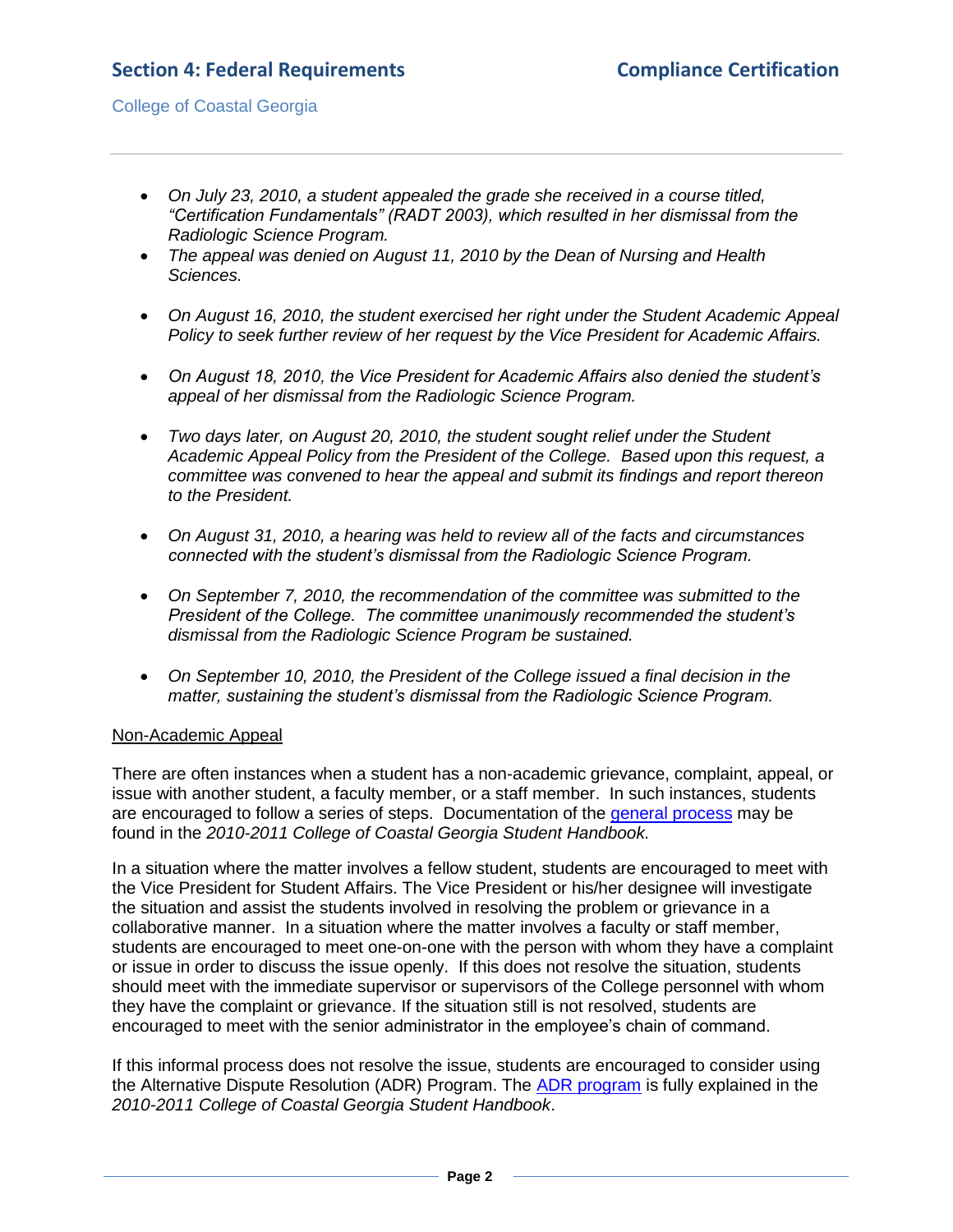Examples of complaints in this category range from matters involving customer service to alleged inequities in the administration of College policies.

The following two cases illustrate how these grievances and appeals are handled:

- *1. A student receives what she believes to be poor customer service from the Financial Aid office and sends an email to the Vice President for Student Affairs recounting the nature of the interactions with the office and asking for assistance. The Vice President replies either by email or phone directly to the student asking for additional information so he can address the complaint with the Financial Aid staff. The Vice President reviews the complaint with the Director of Financial Aid and determines that the student did, indeed, receive poor service. He then directs the Director to contact the student to (1) apologize for the poor service received, and (2) take the action(s) requested by the student, as appropriate.*
- *2. A student who had been employed through the College Work-Study program the previous semester is informed by the Financial Aid office that he is not eligible to work for the current semester because of a shortage of funds. The student contacts the Vice President for Student Affairs who, with the assistance of the Financial Aid Office, investigates the student's situation and learns the student had utilized all available work-study funding in the prior term. The Vice President confirms with the student that he is not able to work in a College Work-Study position and suggests (1) that the student inquire with the Human Resources Office about the availability of student assistant positions (non-College Work Study jobs) on campus, and (2) meet with the Career Services staff to inquire about off-campus employment opportunities.*

## **Petitions**

Petitions are appeals from students on matters or issues that do not directly impact academic work or progress, but which can significantly affect a student's ability to matriculate or remain enrolled in school. Such petitions are not filed to report a specific grievance or cite an issue of perceived unfairness, but, rather, to request that an exception be made to established policy. Typically, such petitions are based on personal hardship or extraordinary circumstances.

The [process](StudentHandbook.pdf#page=16) for filing these types of petitions is generally outlined in the *2010-2011 College of Coastal Georgia Student Handbook*. In most cases, the office to which the petition is directed requires the completion of specific form(s), which ensures that all similar petitions are dealt with in a uniform manner. The routing process is based on the nature of the petition. Such petitions can deal with numerous activities and circumstances, including in-state residency status, financial aid, and parking violations.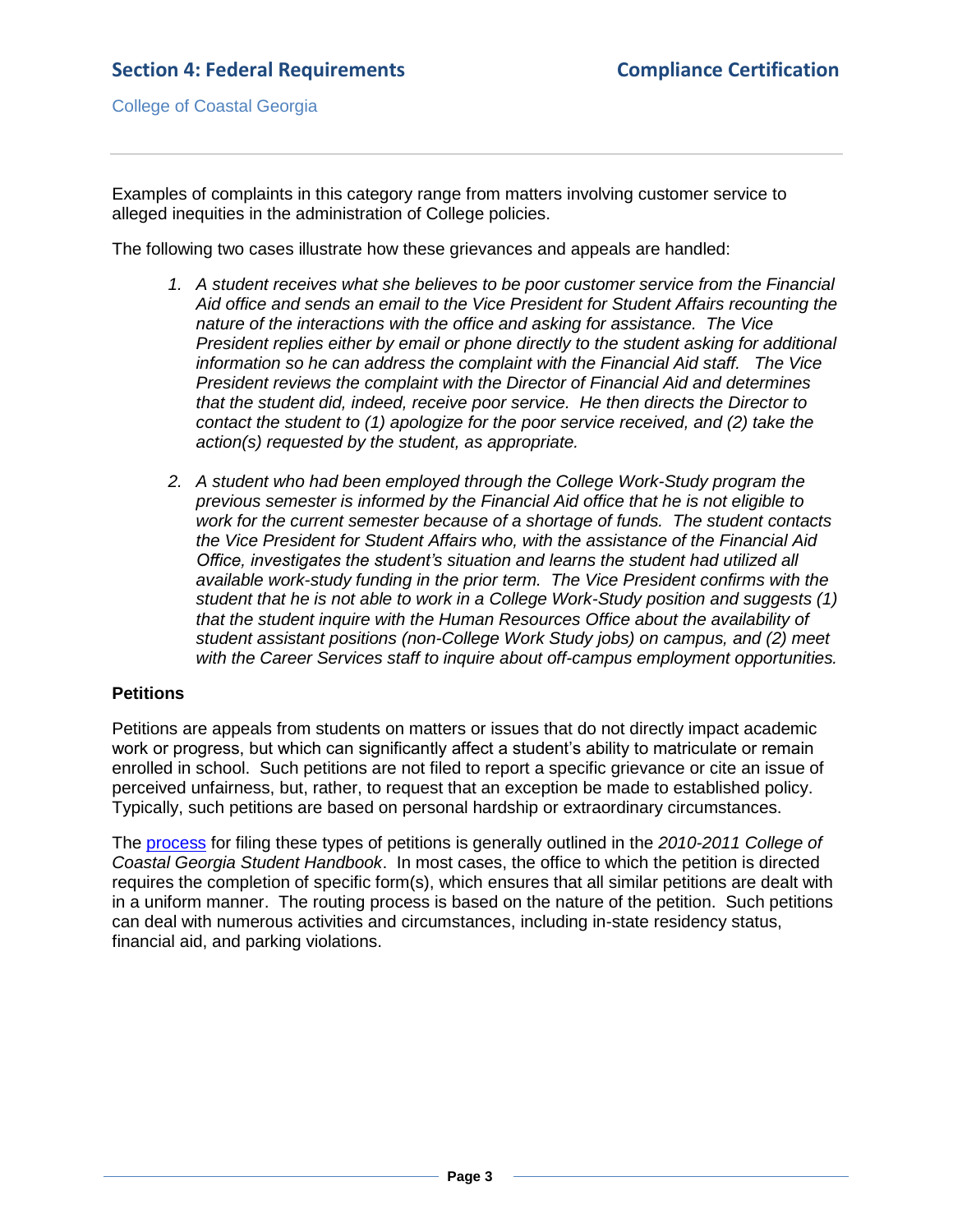College of Coastal Georgia

The following two cases illustrate how such petitions are handled:

- *1. A student is denied federal financial aid for the coming academic term due to failure to make Satisfactory Academic Progress. She appeals the decision by petitioning the Director of Financial Aid, who convenes a committee to review the petition and the circumstances of the student's request. After the request is approved with a set of conditions, the Director of Financial Aid informs the student, in writing, of the decision and the conditions for receiving continued federal financial aid. The student signs a document acknowledging acceptance of the conditions.*
- **2.** *A student who is classified for tuition purposes as an out-of-state student appeals for instate residency status by submitting the [Petition for Georgia Residence Classification](4.5.cResidencyPetition.pdf#page=1) and supporting documentation to the Registrar's Office. The petition is reviewed by the Registrar, who notifies the student, typically by email, of her decision. The process is in conformity with USG Board of Regents Policy Manual, [Section 4.7.](4.5.dUSGBORpolicymanual4.7.pdf#page=1)*

### **Harassment Complaint**

A harassment or discrimination complaint is defined as any complaint filed under the provisions of Title VI of the Civil Rights Act of 1964, the Rehabilitation Act of 1973, Title IX of the Higher Education Act of 1972, or any State or Federal laws or policies related to harassment or discrimination of any type. The College expects that all faculty, staff, and students will act in a responsible and professional manner to establish a working and learning environment that is free of discrimination and harassment; all of the College's expectations are codified in the [Non-](4.5.eNonDiscrimHarassPolicy.pdf#page=1)[Discrimination and Harassment Policy,](4.5.eNonDiscrimHarassPolicy.pdf#page=1) which is posted on the College's website and in the *Student Handbook*. The College has aligned its policies with those of the USG, whose policies are also available [online.](http://www.usg.edu/policymanual/section8/policy/8.2_general_policies_for_all_personnel/)

The following case illustrates how these complaints are addressed.

*A staff member in the institution's library contacted the Vice President for Student Affairs by phone to report an incident involving an image a student was displaying on his laptop computer. The Vice President met with the student to discuss the situation and reviewed the image, which, in his opinion, could justifiably be viewed as sexual harassment if visible in a public setting. After reviewing with the student the definition of sexual harassment, as stated in the College's Student Handbook, and determining that the student had not meant to harass or offend others, the Vice President issued the student a verbal warning to not display the image in any public setting on campus. The student agreed to abide with the Vice President's decision and, in fact, exceeded the stated stipulation by committing to leave his laptop at home so that there would be no further chance of the image offending others while he was on campus.*

The [Student Conduct Code](StudentHandbook.pdf#page=12) published in the *2010-2011 College of Coastal Georgia Student Handbook* and administered by the Office of the Vice President for Student Affairs, outlines the procedures for addressing student complaints regarding prohibited conduct of students.